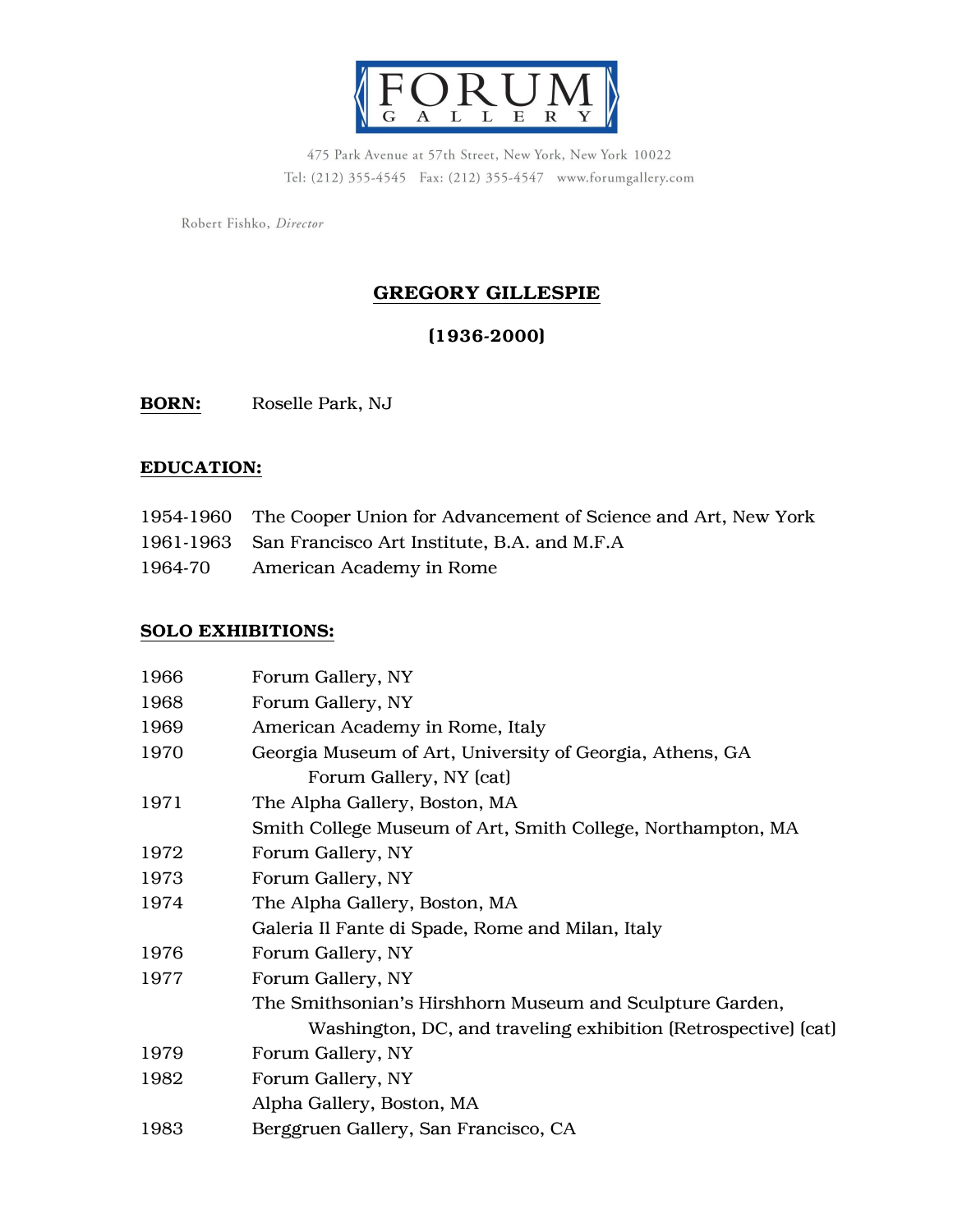|           | Joseph and Margaret Muscarelle Museum of Art, College of                |  |
|-----------|-------------------------------------------------------------------------|--|
|           | William and Mary, Williamsburg, VA                                      |  |
| 1984      | Forum Gallery, NY                                                       |  |
| 1986      | Duke University Art Museum, Durham, NC                                  |  |
|           | Forum Gallery, NY (cat)                                                 |  |
|           | Alpha Gallery, Boston, MA                                               |  |
|           | Atrium Gallery, University of Connecticut, Storrs, CT                   |  |
| 1988      | J. Rosenthal Fine Arts, Chicago, IL                                     |  |
| 1989      | Forum Gallery, NY (cat)                                                 |  |
|           | Cooper Union for Advancement of Art and Science, NY                     |  |
| 1990      | Nielsen Gallery, Boston, MA (cat)                                       |  |
| 1991      | Forum Gallery, NY                                                       |  |
| 1992      | Forum Gallery, NY (cat)                                                 |  |
|           | Harcourts Modern and Contemporary, San Francisco, CA (cat)              |  |
|           | Nielsen Gallery, Boston, MA                                             |  |
| 1994      | Forum Gallery, NY                                                       |  |
| 1996      | Forum Gallery, NY (cat)                                                 |  |
|           | Phyllis Kind Gallery, NY                                                |  |
| 1998      | Hart Gallery, Northampton, MA                                           |  |
| 1999      | Lafayette College Art Gallery, Williams Center for the Arts, Easton, PA |  |
|           | Forum Gallery, NY                                                       |  |
| 1999-2000 | A Unique American Vision, Georgia Museum of Art, University of Georgia, |  |
|           | Athens, GA and Traveling exhibition (Retrospective) (cat.)              |  |
| 2000      | Memorial Exhibition, Forum Gallery, NY                                  |  |
| 2006      | Forum Gallery, NY                                                       |  |
| 2007      | Self Portraits and Other Paintings, Salander-O'Reilly Galleries, NY     |  |
| 2010      | Gregory Gillespie: Paintings, Forum Gallery, NY                         |  |
| 2012      | Transfixed: Selected Works 1995-2000, Gallery NAGA, Boston, MA          |  |
| 2014      | Gregory Gillespie: Supernatural Observation, Forum Gallery, NY          |  |

#### TWO-PERSON EXHIBITIONS:

| 1984 | William Beckman, Gregory Gillespie, Rose Art Museum, Brandeis            |
|------|--------------------------------------------------------------------------|
|      | University, Waltham, MA, traveled to La Jolla Museum of                  |
|      | Contemporary Art, La Jolla, CA (cat)                                     |
| 1996 | Portraits of and by William Beckman and Gregory Gillespie, The Frances   |
|      | Lehman Loeb Art Center, Vassar College, Poughkeepsie, NY (cat)           |
| 1999 | Paintings & Constructions, Josel off Gallery, Hartford Art School,       |
|      | University of Hartford, West Hartford, CT                                |
| 2003 | Life as Art, Paintings by Gregory Gillespie and Frances Cohen Gillespie, |
|      | Harvard University Art Museums, Cambridge, MA                            |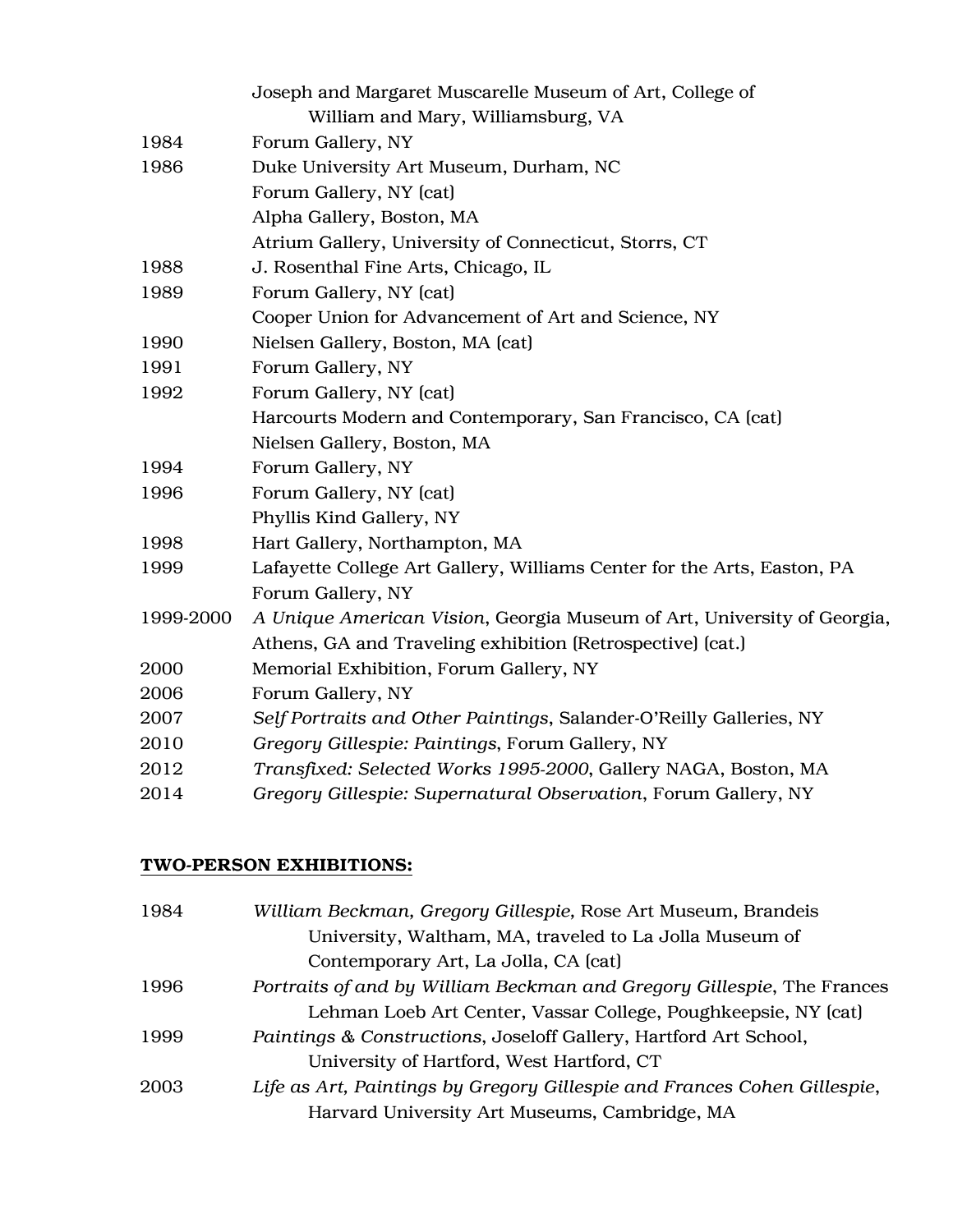#### GROUP EXHIBITIONS:

| 1961 | The Oakland Museum, Oakland, CA                                |
|------|----------------------------------------------------------------|
|      | Bolles Gallery, San Francisco, CA                              |
|      | The American Academy of Arts and Letters, NY                   |
|      | The National Institute of Arts and Letters, NY                 |
| 1964 | The National Institute of Arts and Letters, NY                 |
| 1965 | The American Academy of Arts and Letters, NY                   |
|      | American Academy in Rome, Italy                                |
|      | Galleria Capicorna, Spoleta, Italy                             |
|      | Galleria Feltrinelli, Rome, Italy                              |
|      | The Whitney Museum of American Art, NY                         |
| 1966 | Galleria Due Monde, Rome, Italy                                |
|      | American Academy in Rome, Italy                                |
|      | Flint Institute of Arts, Flint, MI                             |
| 1967 | Galleria Il Capitello, Rome, Italy                             |
|      | The Butler Institute of American Art, Youngstown, OH           |
|      | The Whitney Museum of American Art, NY                         |
| 1968 | The Whitney Museum of American Art, NY                         |
| 1969 | Galleria Il Margherita, Rome, Italy                            |
|      | The American Academy of Arts and Letters, NY                   |
|      | Graham Gallery, NY                                             |
|      | The Whitney Museum of American Art, NY                         |
|      | Traveling to: University Art Museum, University of California, |
|      | Berkeley, CA                                                   |
| 1970 | The Whitney Museum of American Art, NY                         |
|      | The American Academy of Arts and Letters, NY                   |
| 1971 | Birmingham Museum of Arts, Birmingham, AL                      |
|      | The American Academy of Arts and Letters, NY                   |
|      | National Academy of Design, NY                                 |
|      | Ogunquit Museum of American Art, Ogunquit, ME                  |
| 1972 | The Whitney Museum of American Art, NY                         |
|      | Ogunquit Museum of American Art, Ogunquit, ME                  |
|      | National Academy of Design, NY                                 |
|      | The Butler Institute of American Art, Youngstown, OH           |
|      | Medici Il Gallery, Miami, FL                                   |
|      | The American Academy of Arts and Letters, NY                   |
|      | John and Mable Ringling Museum of Art, Sarasota, FL            |
|      | The New York Cultural Center, NY                               |
| 1973 | The Whitney Museum of American Art, NY                         |
|      | The Art Gallery, Randolph Macon Woman's College, Lynchburg, VA |
|      | National Academy of Design, NY                                 |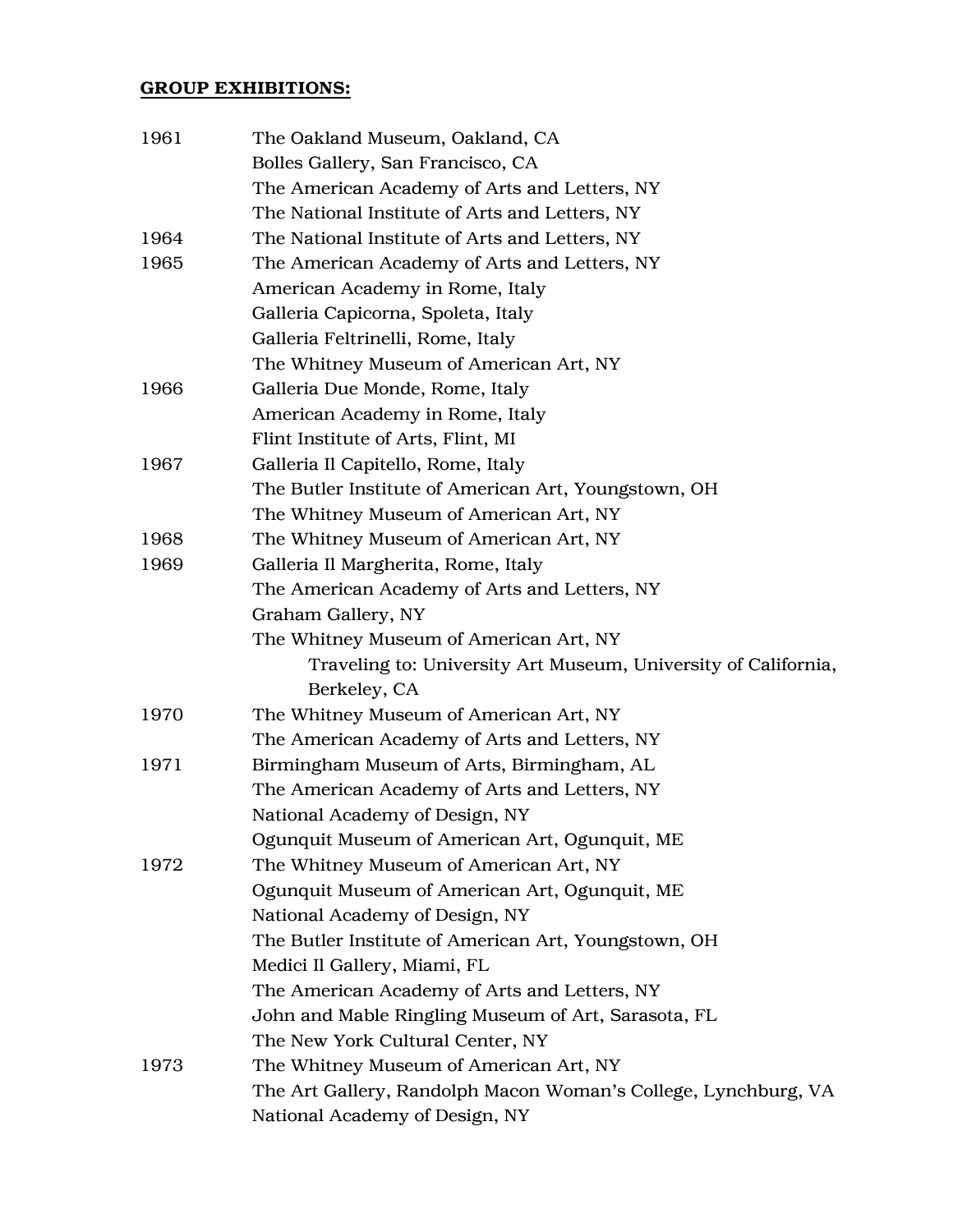| 1974      | Krannert Art Museum, College of Fine and Applied Arts, Portland, OR     |  |
|-----------|-------------------------------------------------------------------------|--|
|           | University of Illinois, Urbana-Champlain, IL                            |  |
|           | Hirshhorn Museum and Sculpture Garden, Washington, DC                   |  |
|           | Gallery One, Alberta College of Art, Southern Alberta Institute of      |  |
|           | Technology, Calgary, Canada                                             |  |
| 1975      | Union Carbide Gallery, NY                                               |  |
|           | Arte Fiera Di Bologna, Italy                                            |  |
|           | Marion Koogler McNay Art Institute, San Antonio, TX                     |  |
|           | The Museum of Modern Art, NY                                            |  |
| 1977      | Rose Art Museum, Brandeis University, Waltham, MA                       |  |
|           | Oklahoma Art Center, Oklahoma City, OK                                  |  |
| 1978      | American Academy in Rome, Italy (cat)                                   |  |
| 1980      | Aldrich Museum of Contemporary Art, Ridgefield, CT                      |  |
|           | Morris Museum, Morristown, NJ                                           |  |
| 1981      | Marquette University, Milwaukee, WI (cat)                               |  |
|           | The Whitney Museum of American Art, NY (cat)                            |  |
|           | Pennsylvania Academy of Fine Arts, Philadelphia, PA (cat)               |  |
|           | Traveled to: Virginia Museum of Fine Art, Richmond, VA:                 |  |
|           | Oakland Museum, Oakland, CA:                                            |  |
|           | Gulbenkian Museum, Lisbon, Portugal:                                    |  |
|           | Germanische National Museum, Nuremberg, Germany                         |  |
| 1982      | Haus der Kunst, Munich, Germany                                         |  |
|           | The Whitney Museum of American Art, NY                                  |  |
|           | Virginia Museum of Fine Arts, Richmond, VA                              |  |
| 1983      | Contemporary Arts Museum, Houston traveled to:                          |  |
|           | Albright-Knox Gallery, Buffalo, NY:                                     |  |
|           | Columbus Museum of Art, Columbus, OH;                                   |  |
|           | Neuberger Museum, Purchase, NY:                                         |  |
|           | Portland Art Museum, Portland, OR                                       |  |
|           | University Art Museum, University of California, Santa Barbara (cat)    |  |
| 1984      | Greenville County Museum of Art, Greenville, SC (cat)                   |  |
| 1985      | Artists' Choice Museum, NY                                              |  |
| 1986      | Wichita Art Museum, Wichita, KS                                         |  |
|           | New York Studio School of Drawing, Painting and Sculpture, NY           |  |
|           | Rose Art Museum, Brandeis University, Waltham, MA                       |  |
|           | New Jersey State Museum, Trenton, NJ                                    |  |
|           | San Francisco Museum of Modern Art, CA (cat)                            |  |
| 1987-1989 | De Cordova and Dana Museum and Park, Lincoln, MA (traveling exhibition) |  |
| 1989      | Fitchburg Art Museum, Fitchburg, MA                                     |  |
|           | Phyllis Kind Gallery, NY                                                |  |
|           | Jeremy Stone Gallery, San Francisco, CA                                 |  |
|           | <b>Edward Thorpe Gallery, NY</b>                                        |  |
|           | Pratt Institute Galleries, NY and Brooklyn                              |  |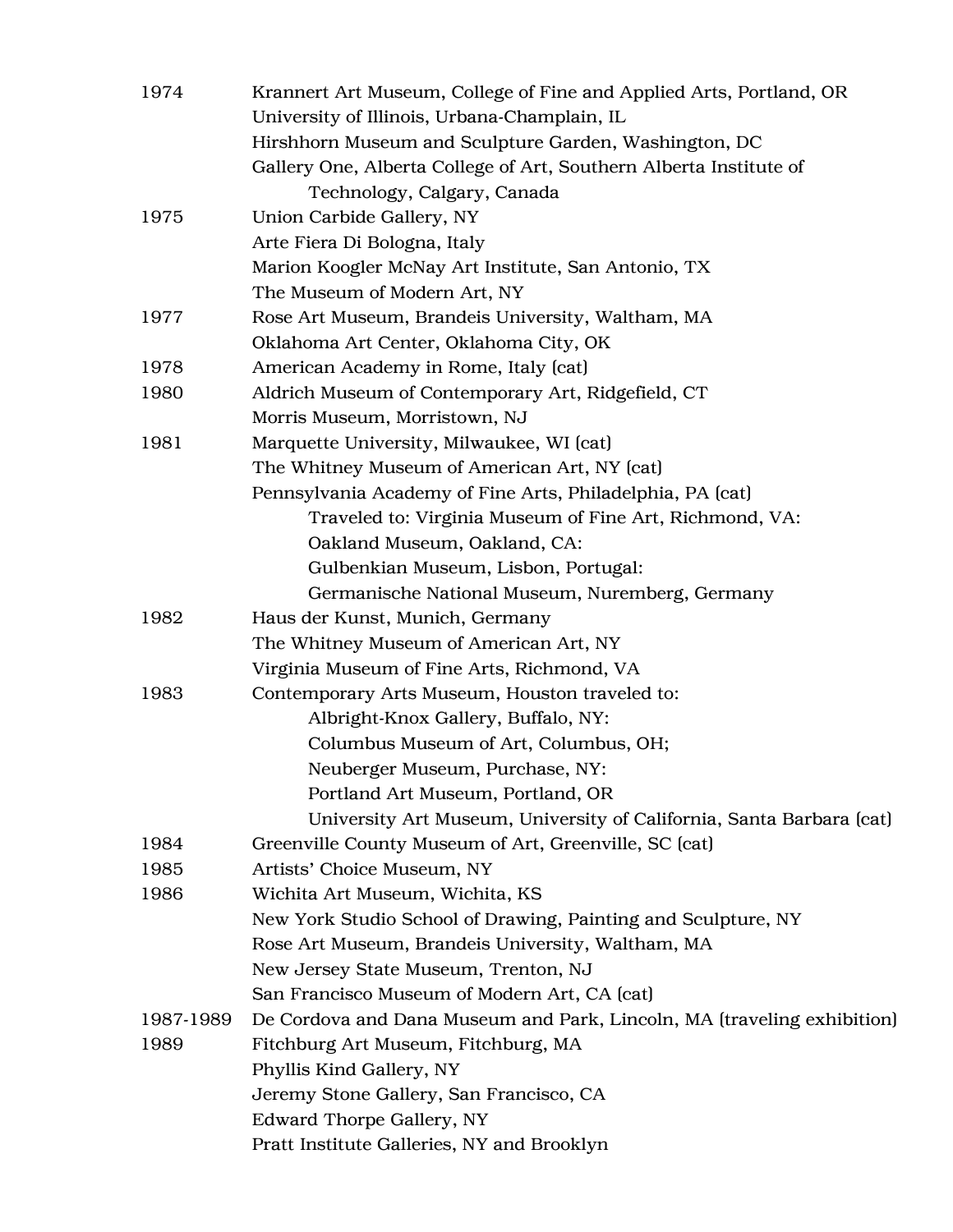|         | Katzen-Brown Gallery, NY                                                |
|---------|-------------------------------------------------------------------------|
| 1990    | J.M. Kohler Arts Center, Sheboyhan, WI                                  |
|         | Center for African Art, NY                                              |
| 1991    | American Federation of Arts, New York (cat)                             |
|         | San Diego Museum of Contemporary Art, La Jolla, CA                      |
|         | Koplin Gallery, Santa Monica, CA                                        |
| 1991-92 | "American Realism & Figurative Art: 1952-1990,"                         |
|         | Traveling Exhibition in Japan:                                          |
|         | The Miyagi Museum of Art, Sendai, Miyagi (1991)                         |
|         | Sogo Museum of Art, Yokohama (1992)                                     |
|         | The Tokushima Modern Art Museum, Tokushima (1992)                       |
|         | The Museum of Modern Art, Shiga (1992)                                  |
|         | Kochi Prifectural Museum of Folk Art (1992)                             |
| 1992    | Elemental Nature, Midtown Payson, NY                                    |
|         | Ways to See, Institute of Contemporary Art, Boston                      |
| 1993    | Artists by Artists, Forum Gallery, NY, curated by Barbara Krulik        |
| 1994    | 20th Century Figurative Drawings and Paintings, Forum Gallery, NY       |
|         | The Springfield Museum of Fine Art, Springfield, MA                     |
|         | Aspects of Realism, Laura Craig Galleries, Scranton, PA                 |
| 1995    | The Herbert W. Plimpton Collection of Realist Art,                      |
|         | 18th Annual Patrons and Friends Exhibitions, Brandeis University,       |
|         | Watham, MA.                                                             |
|         | Re-Presenting Representation II, Arnot Art Museum, Elmira, NY           |
|         | Rose Art Museum, Brandeis University, Waltham, MA (cat)                 |
| 1996    | American Art Today: Images from Abroad, The Art Museum,                 |
|         | Florida International University, Miami, FL (cat)                       |
| 1997    | Gillespie, Hauptman, Stelzmann: Works of Art, Ann Nathan                |
|         | Gallery, Chicago, IL                                                    |
|         | The Figure Revisited: Part 2, Recent Works, The Gallery at Hastings-on- |
|         | Hudson, New York                                                        |
|         | Intimate Universe (Revisited), James Howe Gallery, Kean College, Union, |
|         | NJ, and Robert Steele Gallery, New York, NY                             |
|         | Derriere Guard Festival, The Kitchen, New York, NY                      |
|         | Attributes of the Artist, Art Complex Museum, Duxbury, MA               |
| 1998    | Self-Portraits, Kragsdale Corporation at Lehman College Art             |
|         | Gallery, New York, NY                                                   |
|         | The Figurative Impulse, Miami Dade Community College,                   |
|         | Kendall Campus Art Gallery, Miami, FL                                   |
|         | Still Life Painting Today, Jerald Melberg Gallery, Charlotte, NC        |
|         | Peep Show, Luise Ross Gallery, New York, NY                             |
|         | Duke University Art Museum, Durham, NC (cat)                            |
|         | Northampton Village Figurative Artists, Cacciola Gallery, NY            |
|         | It's Still Life, Forum Gallery, NY                                      |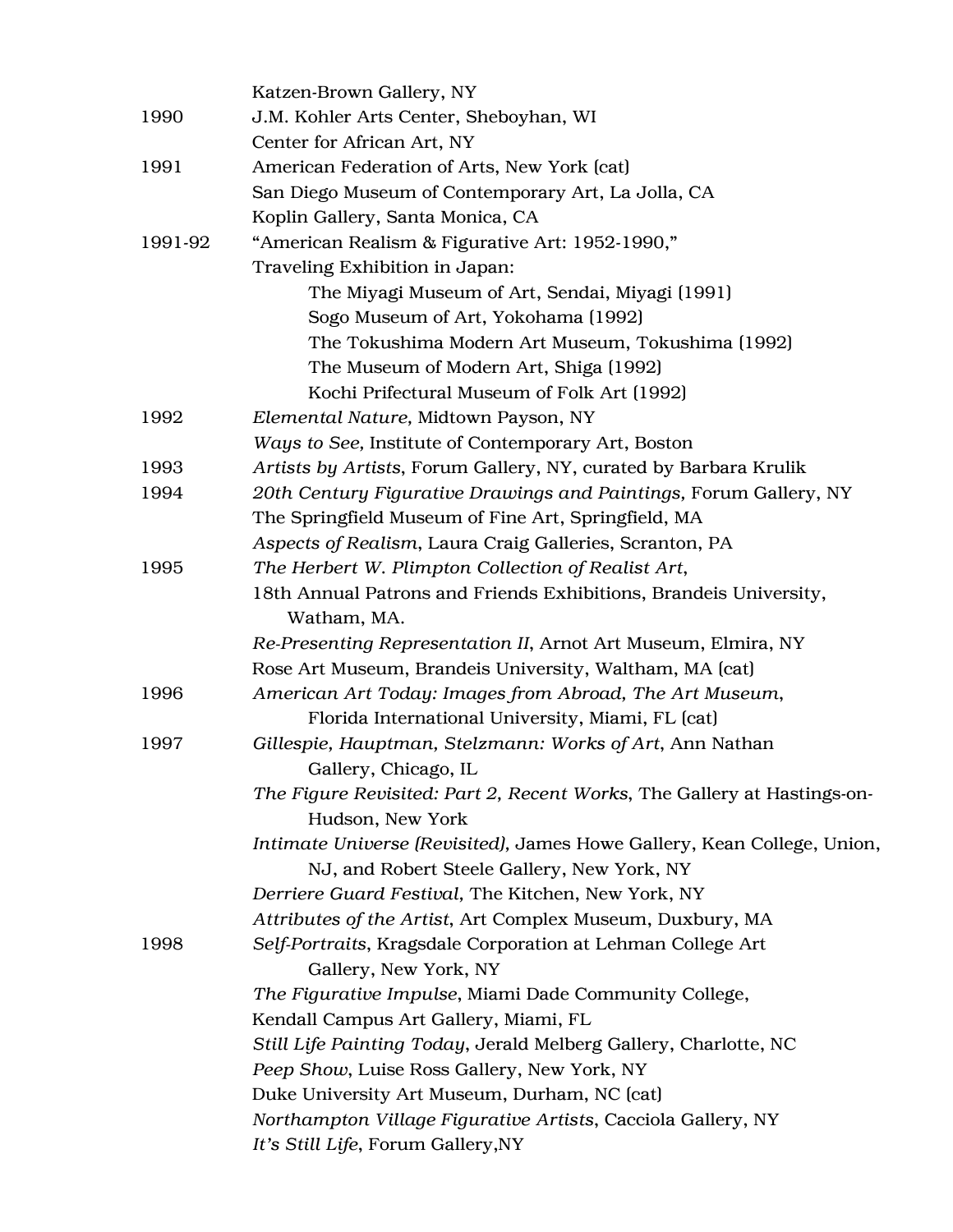|           | Nielsen Gallery: 30th Anniversary, Nielsen Gallery, Boston, MA                      |
|-----------|-------------------------------------------------------------------------------------|
| 1998-99   | Modern American Realism: The Sara Roby Foundation Collection                        |
|           | from the National Museum of American Art:                                           |
|           | Cornell Fine Arts Museum, Rollins College, Winter Park, FL                          |
|           | Madison Art Center, Madison, WI                                                     |
|           | Columbus Museum of Art, Columbus, GA                                                |
|           | Heckscher Museum of Art, Huntington, NY                                             |
|           | Everson Museum of Art, Syracuse, NY                                                 |
| 2000      | Provincetown Print Project, Museum of Fine Arts, Boston, MA                         |
|           | Collecting Ideas: Works from the Mark and Polly Addison Collection,                 |
|           | Denver Art Museum, Denver, CO                                                       |
| 2001      | Self-Made Man, DC Moore Gallery, NY                                                 |
| 2002      | Modern and Contemporary Portraits curated by Townsend Wolfe,                        |
|           | Forum Gallery, NY                                                                   |
| 2003      | Facing Reality: The Seavest Collection of Contemporary Realism,                     |
|           | Neuberger Museum of Art, Purchase, NY                                               |
| 2003-2004 | Art as Life: Paintings by Gregory Gillespie and Francis Cohen                       |
|           | Gillespie, Fogg Art Museum, Cambridge, MA                                           |
| 2004      | Masters and Mavericks, Seraphin Gallery, Philadelphia, PA                           |
|           | Contemporary Landscapes, Forum Gallery, NY                                          |
| 2005      | Figurative Impulse, Forum Gallery, Los Angeles, CA                                  |
| 2006      | Subject, Lyman Allyn Museum, New London, CT                                         |
| 2006-7    | New Old Masters/ Nowi Dawni Mistrzowie, National Museum,                            |
|           | Gdansk, Poland                                                                      |
| 2007      | The Contemporary Landscapes Show, Forum Gallery, NY                                 |
|           | The Fine Art of Drawing: Modern & Contemporary Works on Paper,<br>Forum Gallery, NY |
| 2008      | New Acquisitions, Forum Gallery, NY                                                 |
|           | Summer Selections, Forum Gallery, NY                                                |
| 2010      | Summer Selections, Forum Gallery, NY                                                |
| 2011      | That Seventies Show, Forum Gallery, NY                                              |
|           | Vantage Point 2011, Forum Gallery, NY                                               |
|           | Peace on Earth: Art Against War, Forum Gallery, NY                                  |
| 2012      | Five Decades: Art and Artists of Forum Gallery 1962-2012, Forum                     |
|           | Gallery, NY                                                                         |
|           | Perception of Self, Forum Gallery, New York, NY                                     |
| 2012      | Face to Face: Artist Self-Portraits from the Collection of Jackye and Curtis        |
|           | Finch Jr., Arkansas Art Center, Little Rock, AR                                     |
| 2014      | Wives, Daughters and Lovers, Forum Gallery, New York, NY                            |
| 2016      | American Views, Forum Gallery, New York, NY                                         |
|           | 20/20 - VISIONARY ARTISTS OF THE 20TH CENTURY, Forum Gallery,                       |
|           | New York, NY                                                                        |
|           |                                                                                     |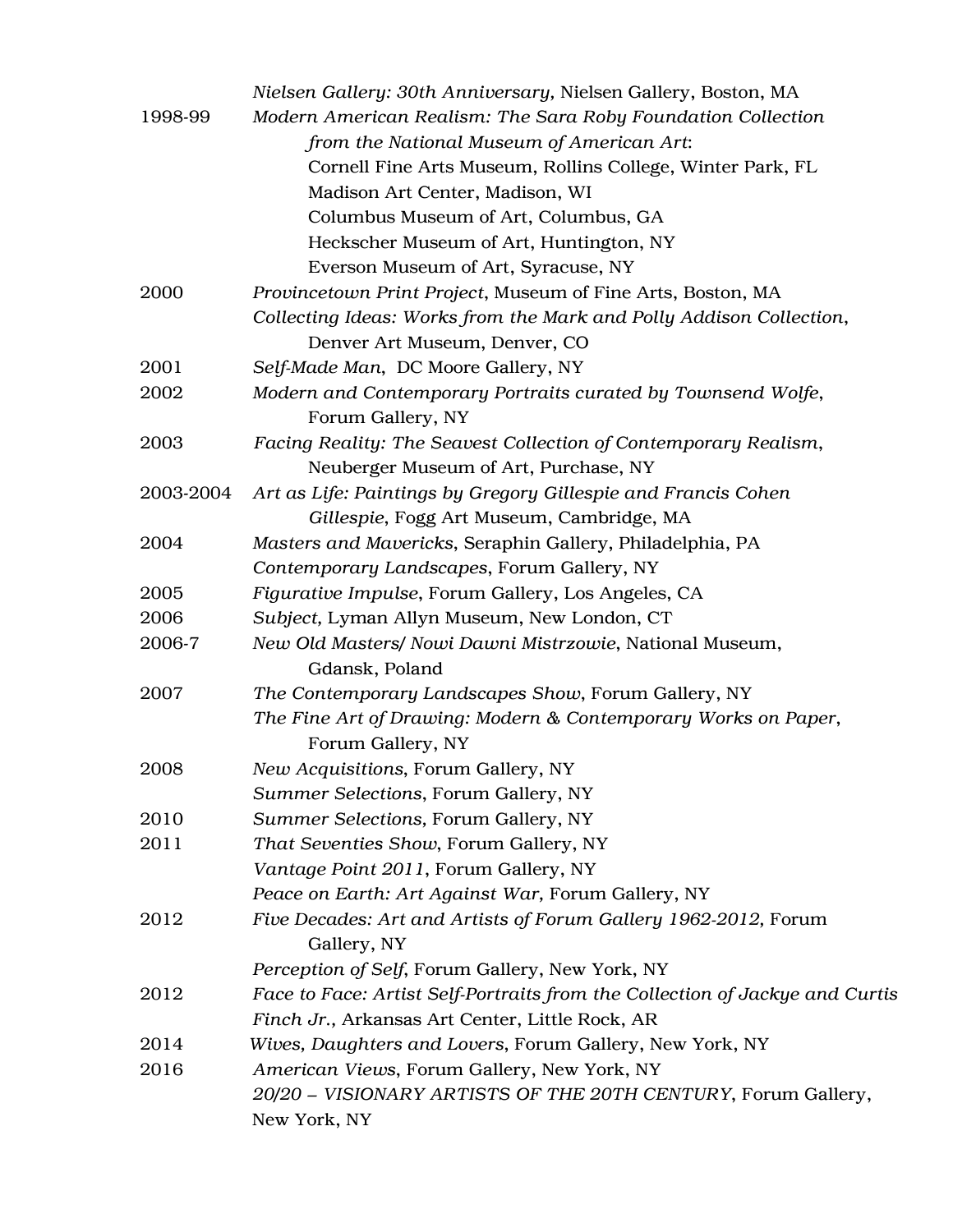| Forum Gallery Celebrates 55 Years of Modern and Contemporary Art,      |  |
|------------------------------------------------------------------------|--|
| Forum Gallery, New York, NY                                            |  |
| Fool the Eye, Nassau County Museum, Roslyn Harbor, NY                  |  |
| Artists by Artists: The Artist as Subject, Forum Gallery, New York, NY |  |
| Wild Kingdom, Nassau County Museum of Art, Roslyn Harbor, NY           |  |
| Landmarks of 20th Century American Art, Forum Gallery, New York, NY    |  |
| Person to Person, Forum Gallery, New York, NY                          |  |
| That Eighties Show, Forum Gallery, New York, NY                        |  |
| Important Works of American Art, Forum Gallery, New York, NY           |  |
| COUPLINGS, Forum Gallery, New York, NY                                 |  |
|                                                                        |  |

# PUBLICATIONS (select):

Gregory Gillespie: Paintings (Italy 1962-1970), NY Forum Gallery, 1970 (cat) Gregory Gillespie, exhibition catalogue, Washington, DC: Smithsonian Institution for the Hirshhorn Museum and Sculpture Garden, 1977 Beckman/Gillespie, exhibition catalogue Rose Art Museum, Brandeis University, Waltham, MA, 1984 Gregory Gillespie, exhibition catalogue, NY Forum Gallery, 1986 Gregory Gillespie, exhibition catalogue, NY Forum Gallery, 1989 Gregory Gillespie, exhibition catalogue, Boston, Nielsen Gallery, 1990 Gregory Gillespie: Self-Portraits 1969-1991, NY Forum Gallery, 1992 (cat) Gregory Gillespie, NY Forum Gallery, 1996 (cat) Haven, Stephen. "Faith in the Void: The Art of Gregory Gillespie," Image: A Journal of the Arts & Religion. Summer 1999, Number 23, pp.65-77. Georgia Museum of Art. A Unique American Vision: Paintings by Gregory Gillespie. Exhibition cat. Athens, GA, 1999. Gregory Gillespie: New Works, NY Forum Gallery, 1999 (cat)

# AWARDS AND GRANTS:

| 1962             | Fullbright-Hays Grant                                    |
|------------------|----------------------------------------------------------|
| 1962, 1965, 1966 | <b>Chester Dale Fellowship</b>                           |
| 1967             | Louis Comfort Tiffany Foundation Grant for Painting      |
| 1994             | The Augustus St. Gaudens Award, The Cooper Union for the |
|                  | Advancement of Science and Art, New York, NY             |

# PUBLIC COLLECTIONS:

Metropolitan Museum of Art, NY Bowdoin College Museum of Art, Brunswick, ME